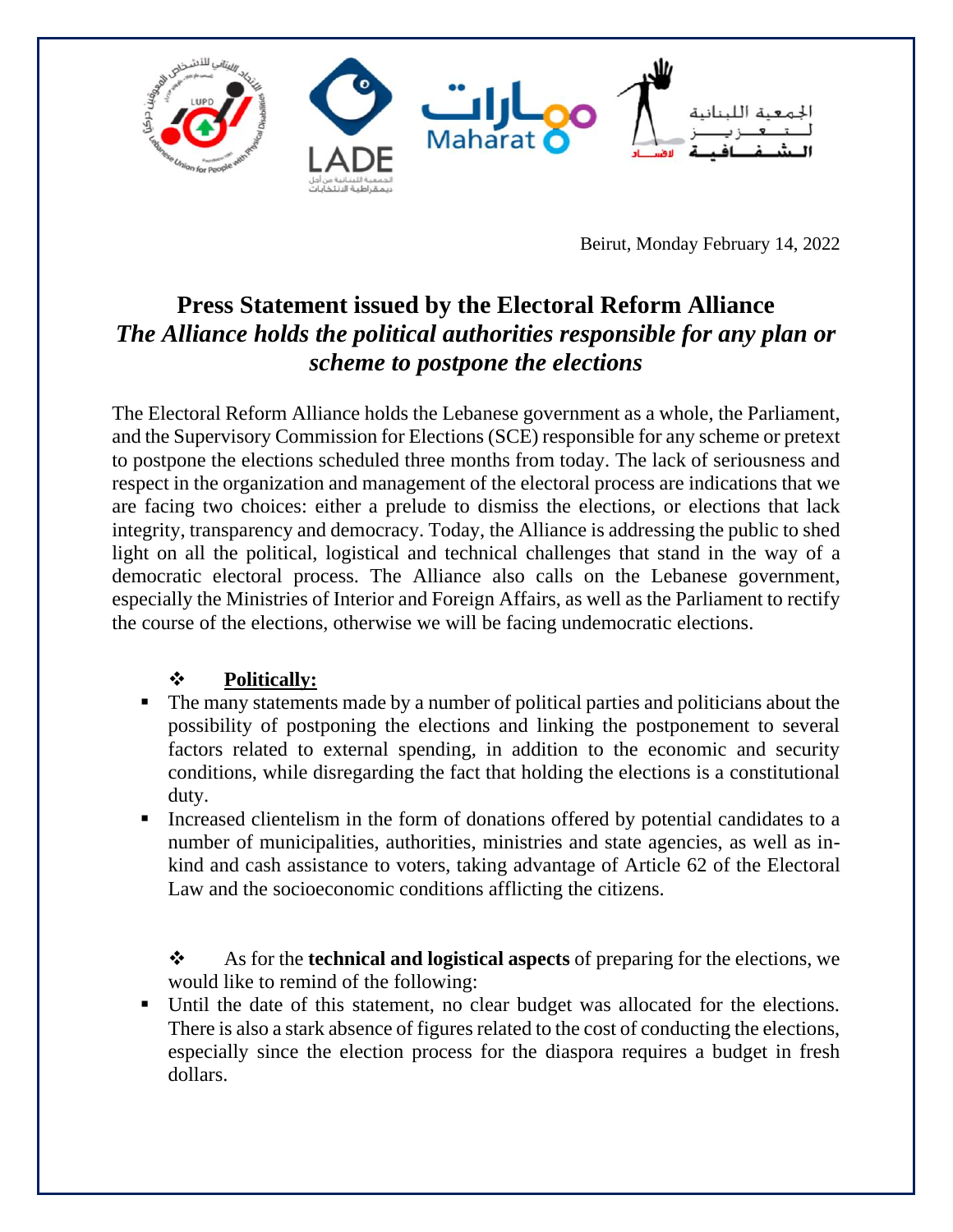

- Uncertainty regarding the government's position on appointing a new SCE and putting an end to discussions regarding the matter, despite the fact that Council of Ministers has recently appointed several other commissions, mainly the National Anti-Corruption Commission (NACC).
- Lack of clarity regarding the fate of the current SCE, which announced that it has begun its work despite being short on members and unavailability of a quorum.
- Non-disbursement of the funds necessary for the work of the SCE, while electoral campaigns have started since the application for candidacy opened on January 10, 2022.
- The absence of a mechanism to be adopted by the SCE to monitor electoral spending, which begins on the date of the launch of electoral campaigns, and not on the date on which candidates submit their candidacy applications, as well as the absence of a mechanism for monitoring electoral media and advertising and diaspora elections.
- The Parliament has not yet discussed the amendment of the articles on fines and financial penaltiesto match the reality of the currency collapse. It also did not amend the electoral spending ceiling despite holding extraordinary sessions.
- To date, the Ministry of Interior and Municipalities has not started to equip polling stations to be inclusive and accessible to all marginalized social groups, particularly persons with disabilities; noting that the Lebanese Union for People with of Physical Disabilities had submitted more than one proposal demanding the use of ground floors and playgrounds available at 44% of public schools adopted as polling stations, as well as the use of elevators available in the 26 public schools where elections are held. It should be noted that in the 2018 elections, the ground floors were not used and the elevators were closed at the polling stations, which led to the participation of only 4,000 disabled and elderly voters in the voting process. Knowing that more than 80,000 persons over the age of 21 hold a disability card.
- On January 18, the Ministry of Foreign Affairs and Emigrants issued a circular to diplomatic and consular missions abroad, stipulating the formation of a committee consisting of 11 members within the ministry whose mission is to implement and follow up on diaspora voting. However, Article 123 of the Electoral Law clearly states that a joint committee must be established between the Ministry of Interior and Municipalities and the Ministry of Foreign Affairs and Emigrants, based on a decision issued by the two competent ministers, whose mission is to follow up on elections abroad, so what is the function of each committee?
- Preliminary lists of voters for polling stations abroad have not been issued as of yet. The deadline for the issuance of these lists was January 15, 2022. This is a clear violation of the Electoral Law.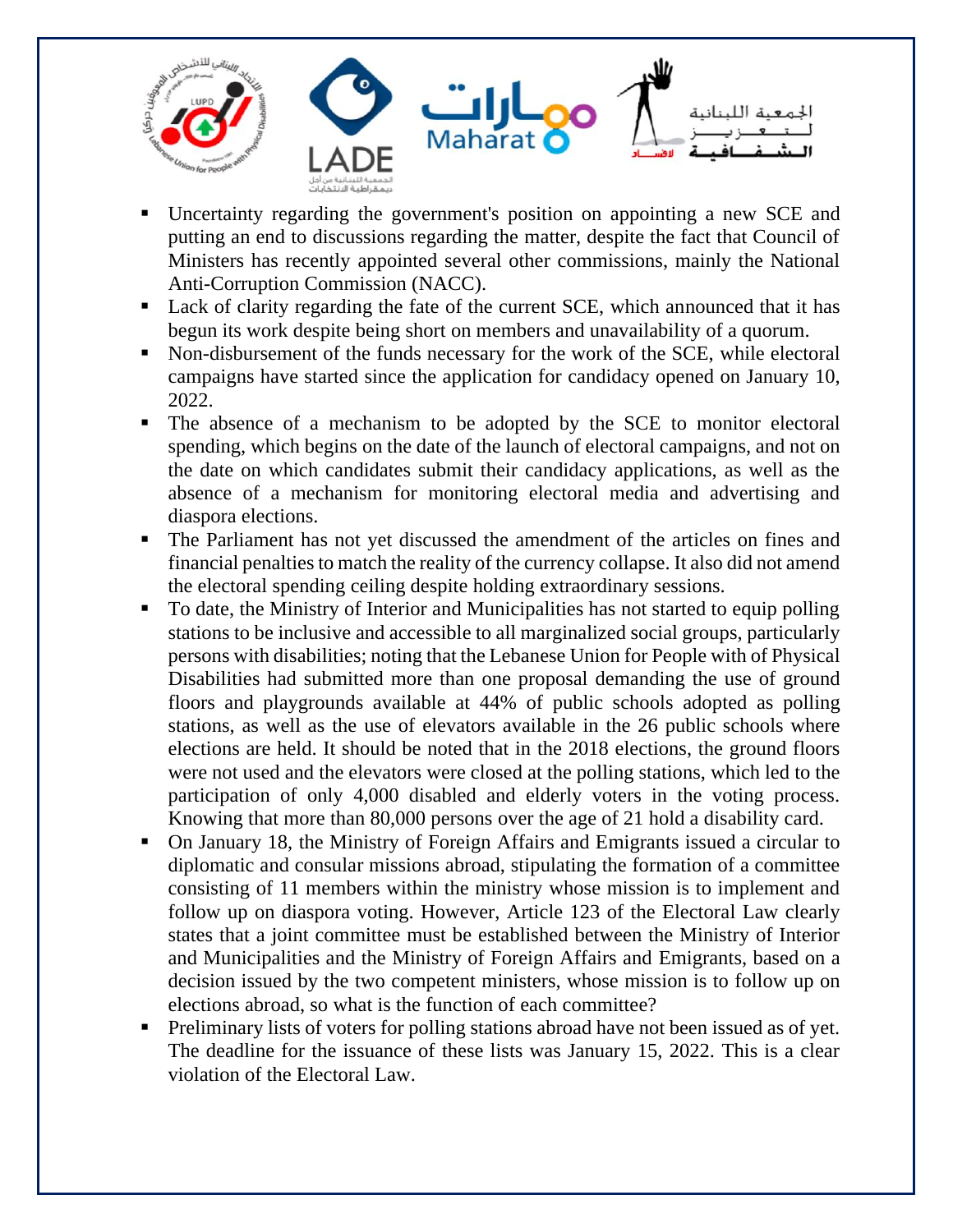

All these political, logistical and technical indicators inevitably affect the general course of the elections, as well as the behavior of voters. At a time when the authorities responsible for organizing the elections should have been working to prepare for the municipal and parliamentary elections, we see them boasting and bragging about postponing the municipal elections without the slightest respect for the legal deadlines, and looking for a resource to cover the costs of the parliamentary elections.

Based on the above, we, as an Electoral Reform Alliance, demand the following:

- The government should take a clear position regarding the appointment of a new SCE to supervise the elections and should not defer it and use it as an excuse. Currently, there is a commission, but we do not know if the quorum is met in it, and we know nothing of its fate.
- Allocating and disbursing funds to the SCE to begin carrying out its tasks and to form its team to monitor electoral media and advertising and electoral spending based on a clear mechanism and methodology. The evasiveness in forming a new commission and the ambiguity about the fate of the current one reflects the absence of political intention to set the electoral wheel in motion, and it is not acceptable to leave this matter for negotiation and political bazaars.
- The current SCE must explain to the public in full transparency the obstacles it is facing and that are preventing it from exercising its duties stipulated in the law, as partner in managing the electoral process.
- Allocating and disbursing funds to manage and organize the electoral process in Lebanon and abroad without delay, for evasion in this regard has serious consequences on the entire electoral process.
- The Parliament must amend the articles related to fines and financial penalties to go in par with the reality of the currency collapse and must amend the electoral spending ceiling as soon as possible.
- The Ministries of Foreign Affairs and Interior must coordinate to run the diaspora elections, especially after talk about the possibility of closing a number of consulates and embassies abroad. Both ministries must address the public in all transparency regarding the seriousness of organizing the elections and the role of the joint committee as well as the committee formed by the Ministry of Foreign Affairs.
- Issuing the preliminary lists of voters for polling stations abroad as soon as possible and respecting the process for organizing elections abroad.
- The Ministry of Interior should work on finding immediate solutions to enable the setup of inclusive polling stations that are available to all marginalized social groups, particularly persons with disabilities. It also should immediately start setting a work schedule with the Ministry of Education to begin the implementation of the